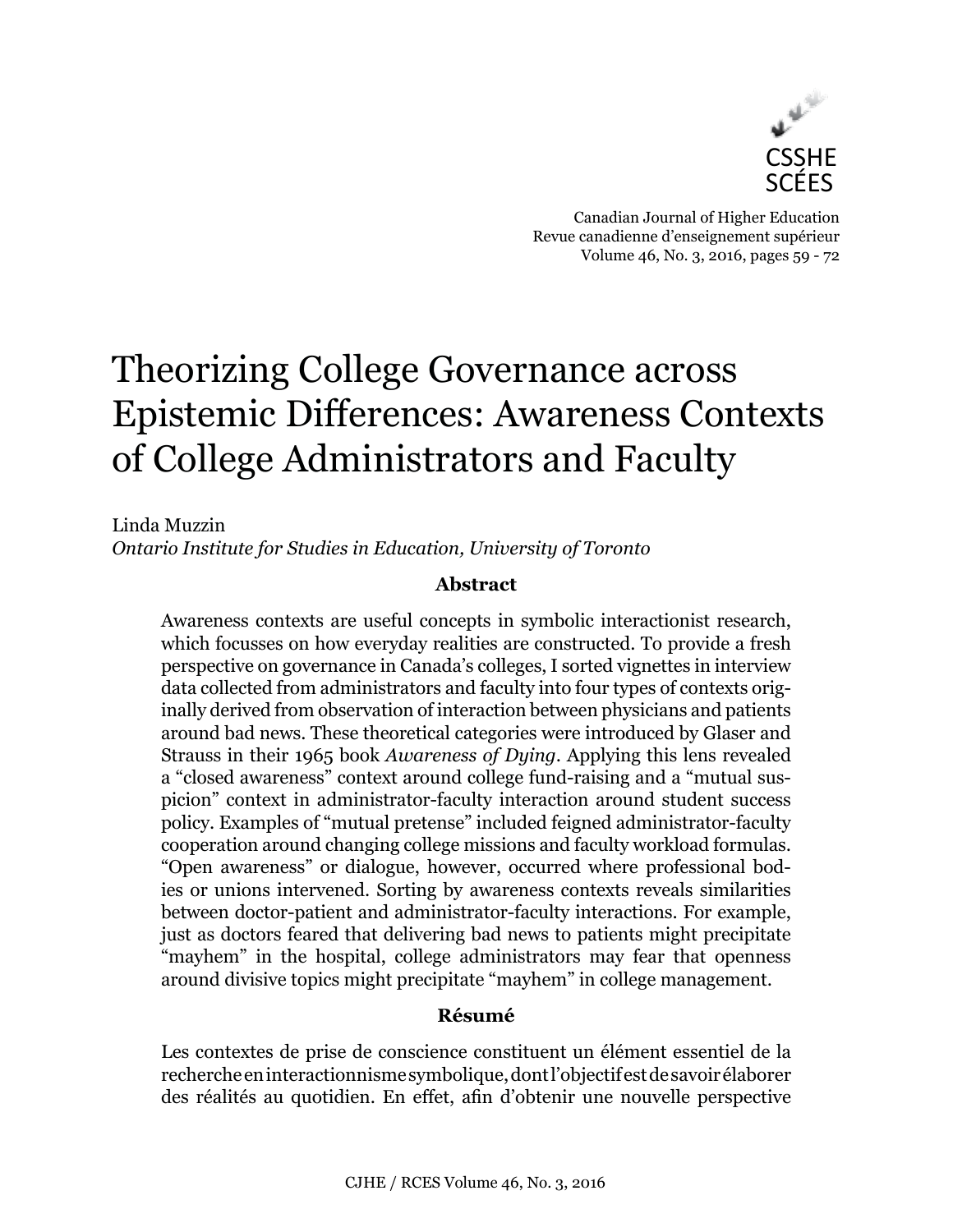quant à la gouvernance des collèges universitaires au Canada, l'auteure trie les données tirées d'entrevues effectuées auprès d'administrateurs et de membres du corps enseignant, à partir de quatre types de contextes décrivant une interaction entre médecins et patients au sujet de la mort. Il faut savoir que Glaser et Strauss (1965) ont élaboré ces contextes théoriques dans leur livre Awareness of Dying. Le présent article propose un exemple de « contexte fermé de prise de conscience » (campagne de financement), un autre de « suspicion réciproque » (politique de réussite estudiantine), ainsi que des exemples de « faux-semblant mutuel » (coopération feinte entre administrateurs et corps enseignant quant au changement de mission du collège universitaire et aux formules d'attribution de charge de travail). Toutefois, la « prise de conscience ouverte », ou dialogue, se produit lors d'interventions par des organismes professionnels ou des syndicats. Tous ces exemples révèlent des similitudes entre les interactions médecin-patient et administrateurs-corps enseignant. Ainsi, tout comme les médecins redoutaient que l'annonce d'une mauvaise nouvelle aux patients ne déclenche « une pagaille » à l'hôpital, les administrateurs de collèges universitaires craignent que s'exprimer ouvertement sur des questions controversées produise le même effet sur la gestion de l'institution.

#### **Introduction**

Glaser and Strauss' (1965) theory of "awareness contexts" (detailed below) was chosen as a way to frame the data collected in a national study of college faculty and administrative careers and everyday working experiences. Sorting their explanations by type of awareness context revealed divergent views between faculty and administrative constituencies in six areas, namely (1) funding, especially industry involvement in college finances; (2) policy around student success; (3) college mission; (4) faculty workload formulas; (5) the maintenance of quality in the construction and implementation of the curriculum; and (6) online teaching. These profound differences were theorized to occur at the ontological or epistemological level, rather than at an instrumental level at which they can be "talked through" and easily resolved. On the other hand, some colleges had been able to open dialogue on a few issues of governance led either by faculty in professional associations or by college unions.

Glaser and Strauss (1965), the founders of grounded theory methodology (GTM), used GTM to document and theorize the interactions between patients who were dying and their physicians. They identified four types of contexts: "closed awareness," in which the physician knew about the situation but the patient did not and no discussion about, for example, the process of dying occurred between the two; "mutual suspicion," in which the patient suspected he or she was dying and in which the physician suspected the patient knew, though neither discussed it directly; "mutual pretense," in which both knew the bad news but each pretended not to know and the two avoided discussion with each other about the situation; and "open awareness," in which open dialogue between the patient and the physician occurred. To provide a fresh perspective on college governance, this paper presents examples of each type of awareness context from the college study data.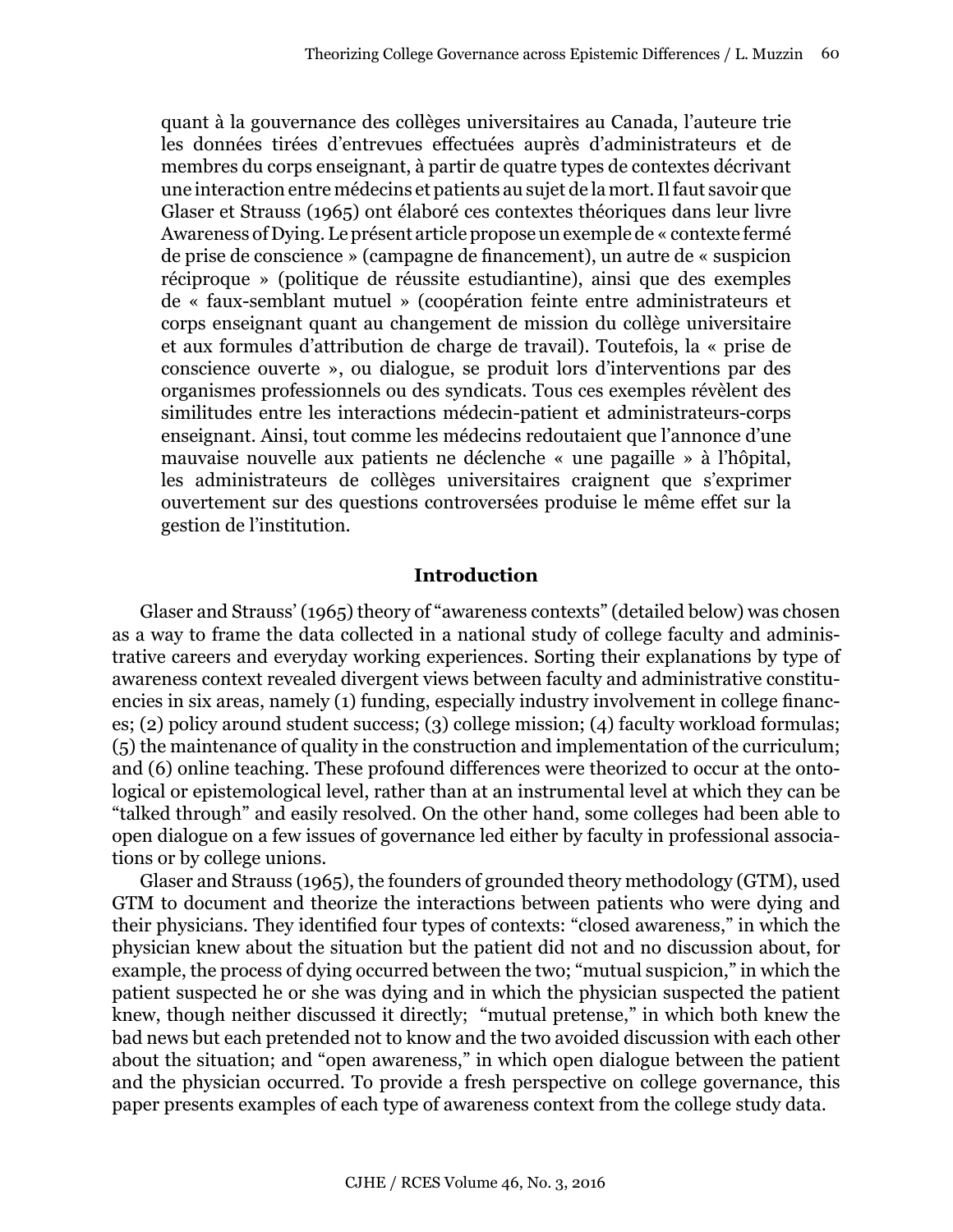#### **Methods and Purpose**

The original goal of the study for which this data was collected was "to 'map' the articulation of college faculty teaching careers and everyday working experiences to the subtexts of curricula" in the trades and technology, business, human services, health, literacy and arts and science.<sup>1</sup> Mapping followed Adele Clarke's (2005) complex "postmodern" version of grounded theory,<sup>2</sup> which notes various elements as they emerge in data collection on what Clarke (p. 90) calls a "messy map." These elements are specific individual human actors/groups in the colleges, political/economic and temporal elements, major issues/debates, non-human/silent actors, discursive constructions of nonhuman actants, symbolic elements, spatial elements and related discourses. GTM was originally designed to generate theory inductively through an intensive coding exercise (Glaser & Strauss, 1967). It grew out of an American and Canadian sociologically-based social psychology discipline (symbolic interactionism, or SI) which assumes that everyday meaning in social life arises from interaction among societal members (Haas & Shaffir, 1978).

Using Clarke's version of GTM, texts such as transcripts of face-to-face interviews were coded and the results used to choose the next interviews. Choosing theoretically-relevant interviews (termed "theoretical sampling") enabled the researcher to select administrators who were in a position to comment on issues raised by faculty in this study, such as presidents in the area of funding. Data collection stops when the researcher determines that "saturation" is attained (that is, when no more new theory is being generated). When the epistemological chasm between administrators and faculty in this project was seen to appear across all the categories derived from GTM, the SI theory of "awareness contexts" was deemed relevant and mapped into the analysis. Classical SI would call awareness contexts a "generic social process" (Prus, 1987) that maintains social order in the face of threats to management of ongoing interactions. Because higher education is an applied field, scholars in the field may find this approach limited, since it does not lead to policy recommendations for addressing the epistemological chasm researched here. However, the approach explains how social order is brought about when norms are not shared, as was evident in many categories of this data.

Following the example of early Canadian college researchers (e.g. Dennison, 1995; Levin, Kater & Wagoner, 2006), my co-researcher and I visited colleges in different provinces and interviewed faculty in each of the curriculum areas of interest. The study ran from 2006 to 2013, producing 320 face-to-face interviews conducted in all provinces and all programs of interest. This continual data collection was necessary to keep up with the constantly changing college faculty landscape.<sup>3</sup>

Approximately 70 of the 320 interviews were with administrators, who were sampled theoretically from among presidents and vice-presidents, heads, deans, principals, coordinators and union personnel. The transcripts of interviews comprised 8,000 pages and coded categories were organized into maps of the categories discussed in this paper (such as administrator-faculty relationships; faculty and administrator responsibility for program quality; college mission and branding; the politics of curriculum; governmentcollege relationships; faculty workload; student success policy and practice; and the role of industry in college affairs). Data collection was informed by critical theoretical perspectives that allowed the observation of how gender and race figured into the practice of governance, although these processes are not foregrounded in this particular analysis.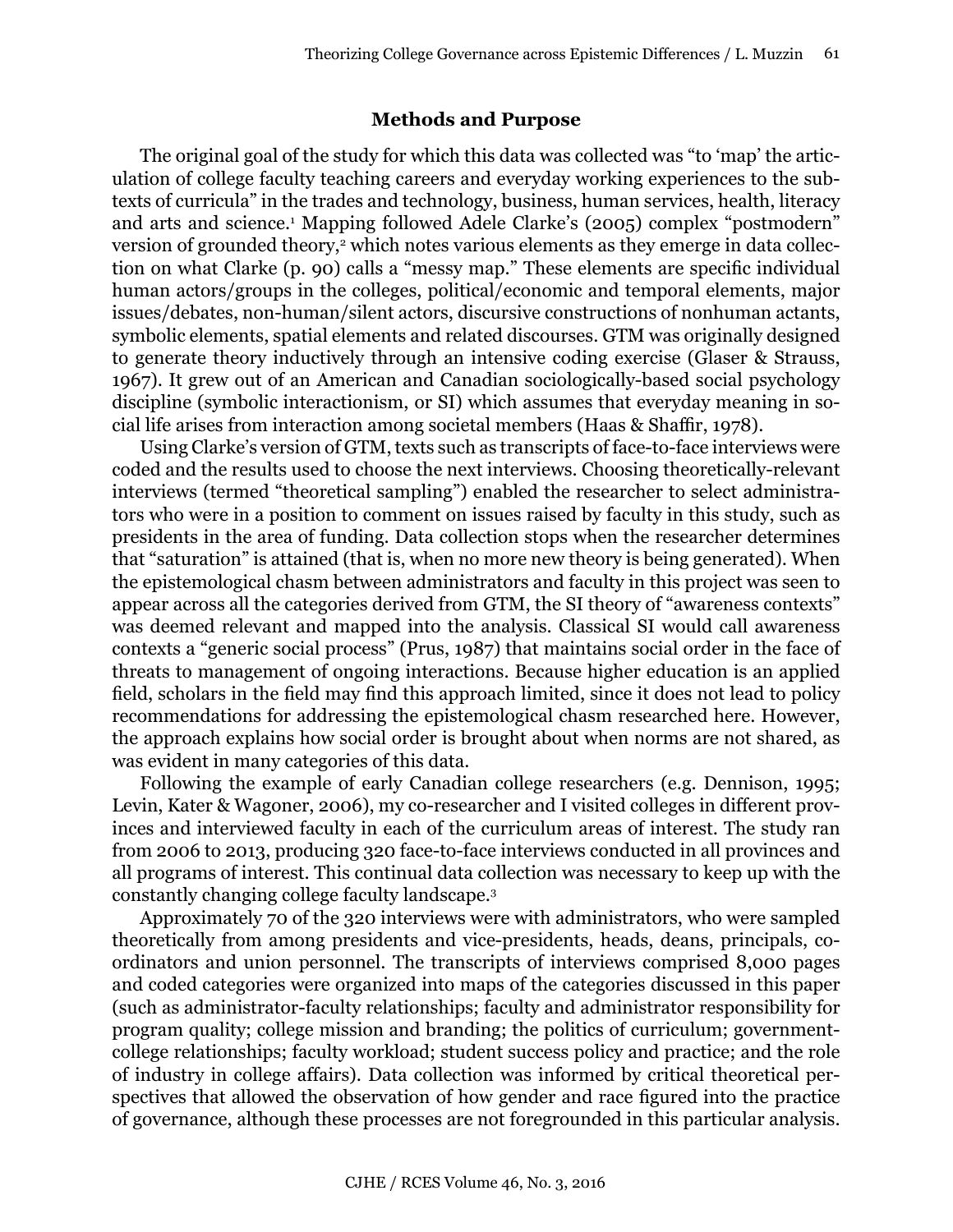Instead, responding to a call for papers on the complexities of postsecondary governance, I applied an already-researched SI theory about awareness contexts to examine the major epistemic split between administrators and faculty that runs through the entire data set.

The paper should be interpreted as synthesizing scores of examples of the phenomena of interest and then choosing clear situated examples to illustrate how administrators and their faculty deal with situations that range in scale and importance but which reveal quite different worlds of discourse and action. This analysis moves away from assumptions about causality or trajectory that were embedded in first-generation GTM. Classical versions of GTM warned researchers to avoid preconceived notions, but in this case, the application of the "awareness context" categories that arose from Glaser and Strauss' (1965) research fit; in both sets of relations, an epistemological "chasm" in thinking can be seen between the two sets of actors. The goal of this paper is to provide a first-level analysis of the application of this theory to the college data, exploring the difficult area of how social order is maintained in situations where actors do not share epistemological assumptions.

Confidentiality of both the college and the individuals was promised in both data collection and analysis. It is maintained here by grouping colleges by indicating only whether they were from Ontario or Quebec (approximately 100 interviews); the eastern provinces (another 100); or the western provinces (120 interviews). All four eastern colleges are organized similarly with a centralized provincial administration so grouping them this way maintains confidentiality. The west is more diverse, although a regional college system is present in all four provinces. (Either a group of campuses is located in a region with a central campus or urban provincial campuses control large interior areas serviced by regional campuses.) An overlapping category of northern colleges visited in various provinces is also employed, since northern colleges share some distinctive characteristics compared to southern campuses (such as major Aboriginal and industry commitments, online initiatives, and particular ways of structuring faculty teaching commitments in remote areas).

## **Theorizing College Governance**

The split between administration and faculty visible in the national college data can be theorized as "epistemic," a term applied to disciplinary groups that adhere to particular assumptions about knowledge in their field (Knorr Cetina, 1999). In the data used for this paper, the split ran across the college equivalent of disciplines: college program areas. That is, faculty and administrators could be seen to actually carry out an "epistemic split" in implementing their differences as they went about their daily activities. How can this split be theorized? Individuals are often unaware of the epistemic assumptions that they are making in everyday interaction, which is why Glaser and Strauss' (1965) simple theory of awareness contexts provides a good starting point for exploring how college governance actually works, in the broader sense of how it is carried off.

# **A Closed Awareness Context: Funding and the Role of Industry in College Affairs**

A closed awareness context was found to exist overall regarding funding, particularly industry-college relations. More than other areas, the topic elicited careful statements from college administrators about college-industry relations in individual interviews but unclear and divergent statements from their faculty about these arrangements, except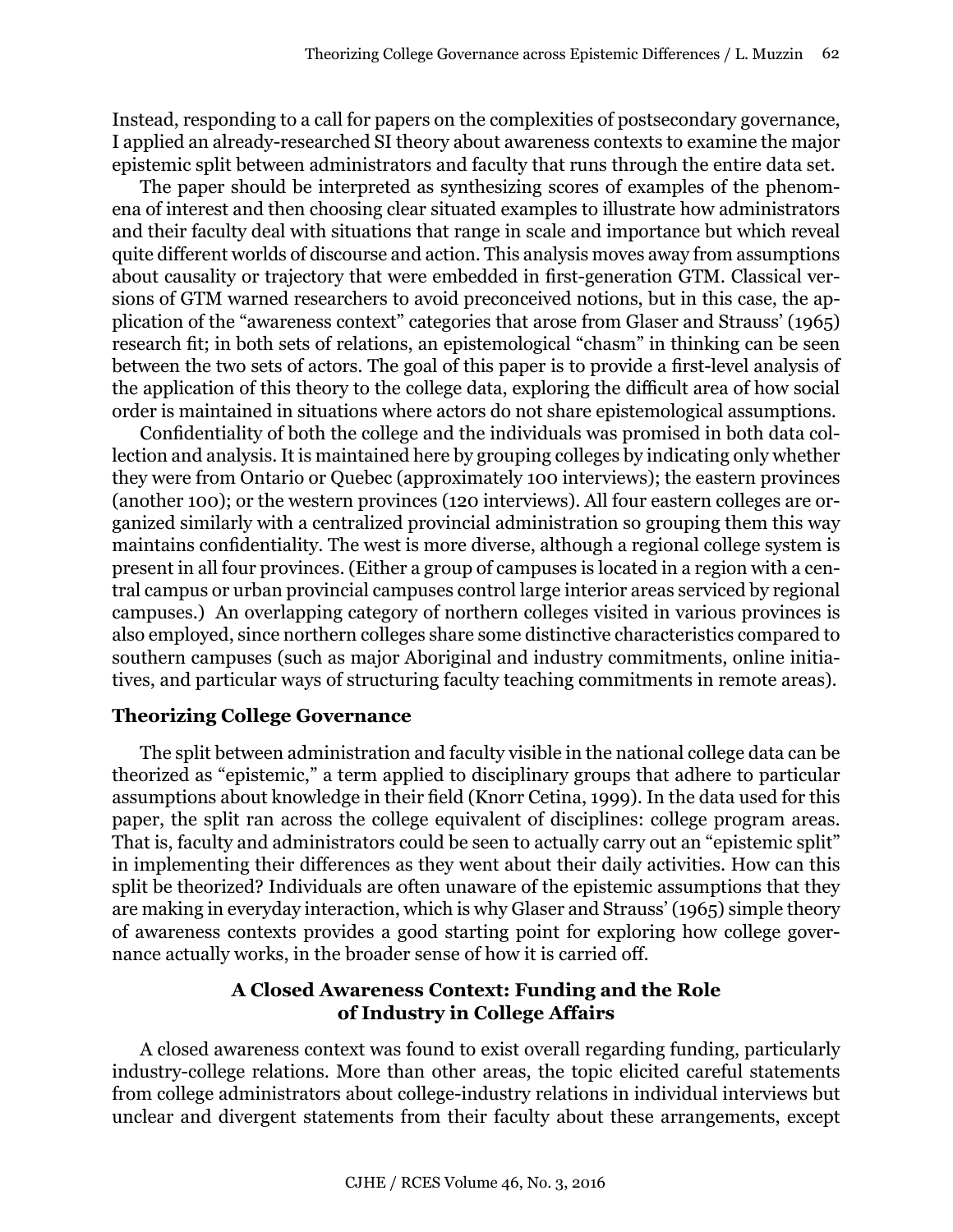where the faculty were personally involved. In this case, the researcher was like the faculty member in not being able to verify the data. An example of this lack of precise knowledge can be seen in an interview with a faculty member in Quebec who claimed that administrative secrecy was a *modus operandi* of CEGEP [collèges d'enseignement général et professionnel, the acronym for colleges in Quebec] administrators, whom he described as not being transparent about the total amount of funding for public colleges obtained outside of government funds. He went on to say that this secrecy was also maintained from faculty by government agencies.<sup>4</sup>

[Interviewer: Are you encouraged to have entrepreneurial activities?] Faculty Member: Yeah, what the CEGEPs have been given as candy if you will is what we call in French *bonbon*. Those are small diplomas…very condensed…linked to…the workplace…. They've encouraged administrations everywhere to offer their services to business and let business pay. If you need money to repair your college, well, finance it yourself…. [What percentage is raised internally? Do you have any idea? Is it 50% or less?] No, no, I'd say it's more than that…. In the eighties, 100% was financed by the government… [I]t's hard to know because we have a Board of Administration, but they're very cautious about the way they declare how the colleges finance themselves. Usually we can know to the dime the expense of teacher salaries…. You know the pie-shaped graphics? We have a very precise share for how much the teachers are costing but…as soon as you ask questions, well, that's when they cannot answer you. It's "too complex" you know.

What is being suggested here is that the administrators are being precise about faculty salaries in order to justify faculty cuts while keeping the details of non-governmental funding away from faculty and their unions who might use these data to protect their members from being laid off. A few administrators also accused unions of protecting faculty who were incompetent and who should be fired in restructuring efforts to save money.

A second example of the closed awareness context comes from a northern college in which a faculty member in the trades expressed the view that the "majority" of funding for his college derives from selling short courses to industry or other corporate players in the North:

We have an office just down the hall here where [the teachers] only receive half their salaries from the college. The rest of it they earn through selling these courses…. The vast majority is not college credit courses, they are courses that you think people need or in consultation with advisory committees that have decided there is a need for it.

A top administrator at this college gave my colleague an account of funding sources, estimating that over 60% was governmental and that a significant commitment to Aboriginal distance education was not lucrative. To make up the difference, he suggested, "the trades can go out and contract with somebody to do a certain program." However, in reference to these contracts, he mentioned only "contracts with the Ministry for apprenticeship training" and research that might be undertaken for government and in combination with universities, not the short courses (presumably through Continuing Education or "night school") referred to by the faculty member.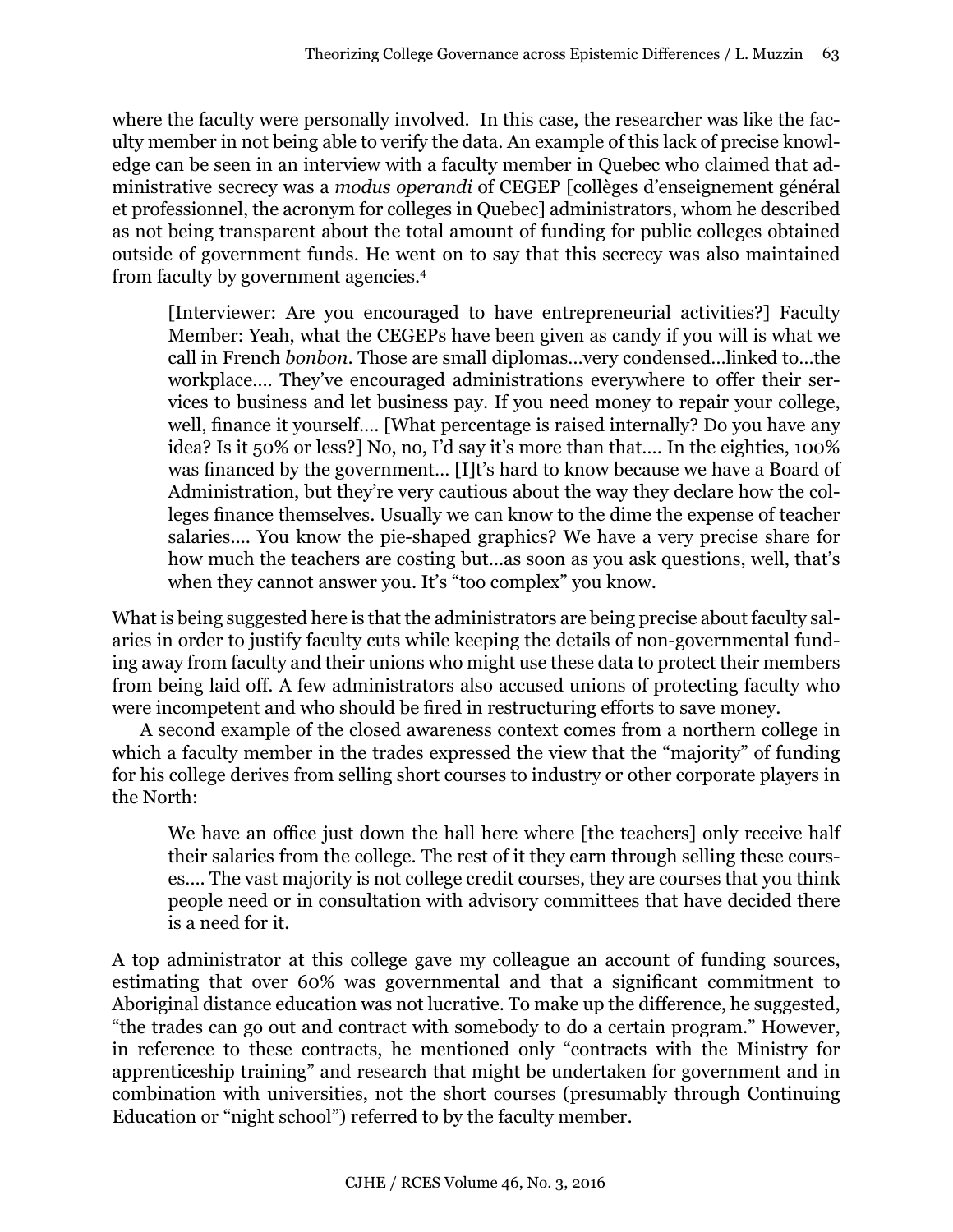## **The Mutual Suspicion Awareness Context: Student Success Policy**

On college websites, student success policies are promoted by administrators. Student services literature also supports these initiatives, as do faculty who are committed to the college mission of increasing access to under-represented groups. However, the data collected in this study reveals that administrators and faculty who have different views of student success policy (often around restructuring the curriculum by requiring it to be linked to specific skills and student success outcomes), engage in mutual suspicion about each other's activities. For example, administrators may be suspicious that faculty who fail their students are not as committed to equity initiatives as they should be. Meanwhile, faculty express suspicions about the goals of the student success exercise as related to funding and/or program quality and express a lack of confidence that it will "work." Faculty and administrators (along with their support staff), rather than working together transparently, often harbour strong suspicions that the activities of the other are misguided.

These student success politics involve trying ever harder to meet the goals of student success as the college student body includes more and more historically excluded groups. Awareness of the difficulties of meeting these needs is evidenced by an eastern middle manager who said, "Our population….has lower literacy rates probably than the rest of Canada…. It's the hardest work in the world because I will never do anything right…. It will never be good enough—and they're right, it won't." A top administrator at her college agreed, doubting that the intensive efforts of the middle manager to embed equity initiatives in the college would survive:

[I]n every position I've had in the past 30 years--faculty department head, dean, president—I brought an equity lens to my work. I was inside the organization [asking] how can we change that? ... In the early days of my career, I was an absolute advocate of policy-based hiring that opened the door to equity. As I aged it became readily apparent that it wasn't having the impact you think policies would have; too many ways to walk around the policy…. We always dream that this is the legacy we leave…[but] will it be there five years from now?

But a comment from a faculty member in Ontario suggests that more is going on than good intentions. This faculty member suggested that, consistent with her province's record of poor funding for colleges, administrators may be more reluctant to fail students than their teachers and teachers like herself may thus be forced to give the student the benefit of the doubt unless they have had the foresight to document student failures. She explained that if the student complains, "I was supposed to learn this and you never taught us that," then an administrator could go back to the teacher and say, "why didn't you teach that?" She commented, "It's harder to fail students because unless you track yourself and you give a student warnings saying that they have not done this component… then the administration is really reluctant to fail the student."

For their part, faculty suspected that administrators are prone not to fail the "student as client" and to keep "bums in seats" because of shortfalls in funding. One cynical western faculty member expressed an angry suspicion that administrators have abandoned standards of quality in trying to make every student a "success:"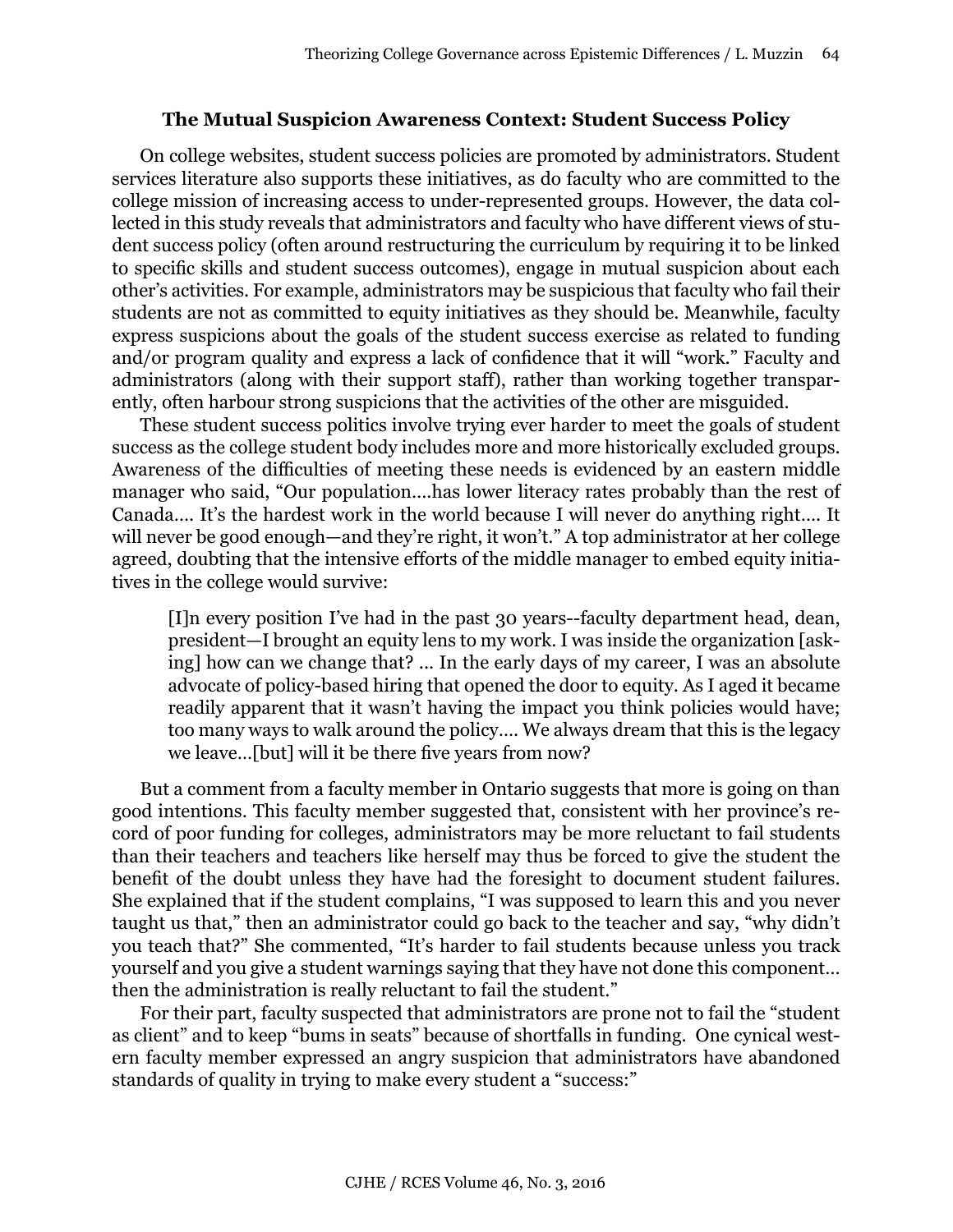When I teach technology they tell me I'm quite the bastard. But that's too bad. [You're holding the standard?] Administration apparently isn't…. [You believe that administration is not holding the line on quality education?] I'm not sure where I can put that blame. They are really big on retention, but how that is interpreted is, "Well we'll keep them in and push them through." [Who pushes them through?] Sometimes marks get miraculously changed…. Every few years they go and change all the labels and we have all this work to do over. … It's the same when they decide to do a vocabulary change. All of a sudden you don't have course objectives anymore, you have course outcomes and you have to sit there and vaguely rephrase an objective into an outcome [which] none of the students actually read.

Clearly, although they may not discuss their mistrust of each other's orientations to the goals of student success, faculty and administrators are not completely comfortable with each other's motives and actions taken towards supporting it.

# **The Mutual Pretense Awareness Context**

Two examples of mutual pretense are presented here: one involving mission change and another around workload formulas.

**College Mission Change.** Administrators at colleges in the south talked about changing their college mission from its traditional focus on the surrounding community to one that is more global via recruiting international students, who can study the same subjects at much less expense than at universities and transfer credit to universities. In my interviews with deans at one such college, they emphasized vigilance about making sure that their new entrepreneurial equity mission found its way "into the cracks" by carefully articulating it into budget-based policies concerning every facet of college life. The assistant to a dean present at my interview with her commented:

Just to go back to what the dean was saying about the faculty, when our team started, they very much hit resistance. Very, very much (claps hands). …[Faculty] felt as though they already do this and they don't need anyone else. This was top-down and…it wouldn't address the issues they feel are part of equity and diversity…. But that was five years ago…. [Now the dean] and other leaders have the respect of the faculty…. There is resistance but, we believe, opportunity for growth.

A second dean at this college disagreed, arguing that faculty do not even think about these matters, a situation which gave her a free hand. She said, "In colleges, you don't have faculty taking a big stand on issues the way that they do in universities."

However, some faculty members interviewed at this college were actively enacting the original community mission according to their own training and professional commitments. They spent their own time and initiative focusing on bringing disadvantaged youth from the surroundings, which was estimated at one-third of the local community what one faculty member called the "the elephant in the room." She pointed to the lack of data on the size of this population in Canada, speculating that lack of transparency around local community needs was the idea of "some very smart cookie at the top who figured this one out: you can make it difficult to deal with the data—and then it's just your word against my word." She added: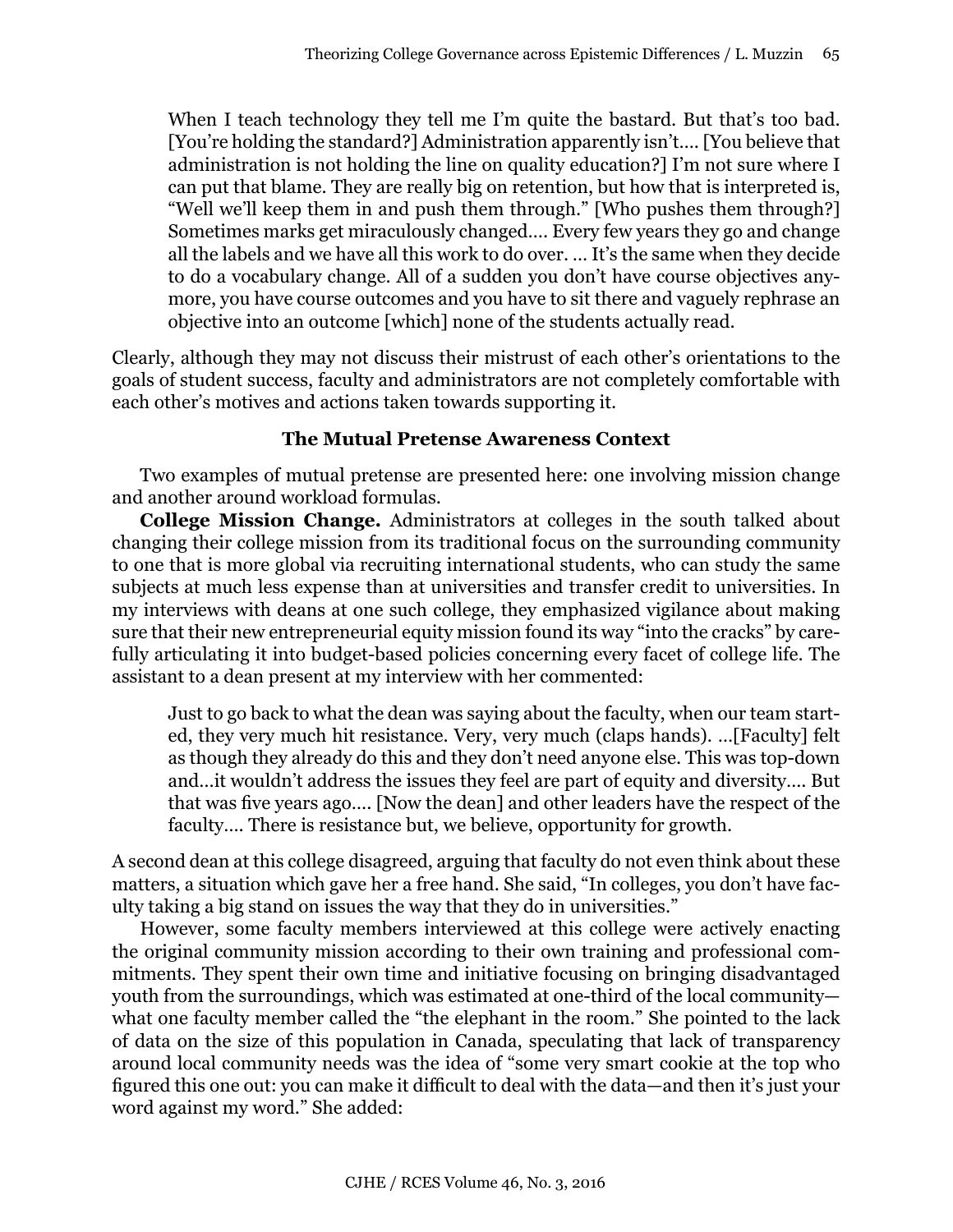I'm an advocate for access to literacy. So services for populations here in [local area name], in particular, because it's the immediate community. [So despite the mission statement about the global college, you are still a community college?] Yes! Hugely so, a community college…. There's differences of opinion but luckily my work continues with the community.

This coordinator proceeded to explain in detail how her area of the college was "kind of invisible" and in danger since it was pre-college and thus not "revenue generating" (i.e. not supported by government funding which is enrolment based in her province). To this point, her program had been run by funds from "foundation programs" into which students who do not qualify for their college program of choice are funneled. Like her administrators, she had to be constantly vigilant in protecting her mission because "they would like to move to the global…. In the last [few] years, [since the entrance of a new administration] there's been a dramatic change." When asked if the international focus competed with her area, she replied, "Everything competes." The previous incumbent in her position had been, she said, "Exited. I have no idea why but she was fired… They redid the department to remove her". With the new structure, even the name of the unit had been changed from "access" to "advancement". The faculty member left me with the thought that she "had a year" to show a profit before she would be closed down.

**Workload Formulas.** A case of mutual pretense was also discovered around the acknowledgement of faculty workload. Workload formulas exist in the most populous provinces of Ontario and Quebec, but faculty who were paid for 30 to 40 hours of work reported that they routinely worked 50 to 60 hours, without compensation for the phantom hours, allowing for the smooth operation of the institution. The number of hours paid is recorded, but faculty and administrators know that they do not reflect the actual workload of the faculty:

Quebec Faculty Member: I have at least 15 years to go, I have young kids. I can live with my salary. What I can't live with is my workload as it is right now…. More and more young teachers like me have voluntarily reduced their workload just to be able to have a somewhat normal life…. Every time the union has asked teachers to tell them how many hours you work a week, they've come up with an average of 52…. I've seen teachers answering those questions and looking at the union rep and telling him, "I can tell you the truth but I'm sure no one will believe it."

[What would you say your workload was?] Ontario Faculty Member: A short week is 45 to 50 hours. I had to renegotiate because I coordinate a large program [with] a double intake…so every semester I have six courses going, and lots of students calling saying they failed so I have to custom timetable…. It's a big job. And teaching 12 hours a week on top…. On top, we don't get markers here so I do all my own marking.

Northern Faculty Member: [Our formula] doesn't reflect academic teaching loads and it certainly isn't able to reflect the differences between teaching a course where you have multiple choice testing as opposed to essay testing…. It is too numberbased…. What I was teaching during the term I don't think a week went by where I didn't take work home at least three or four times a week, especially if I had a heavy load of students.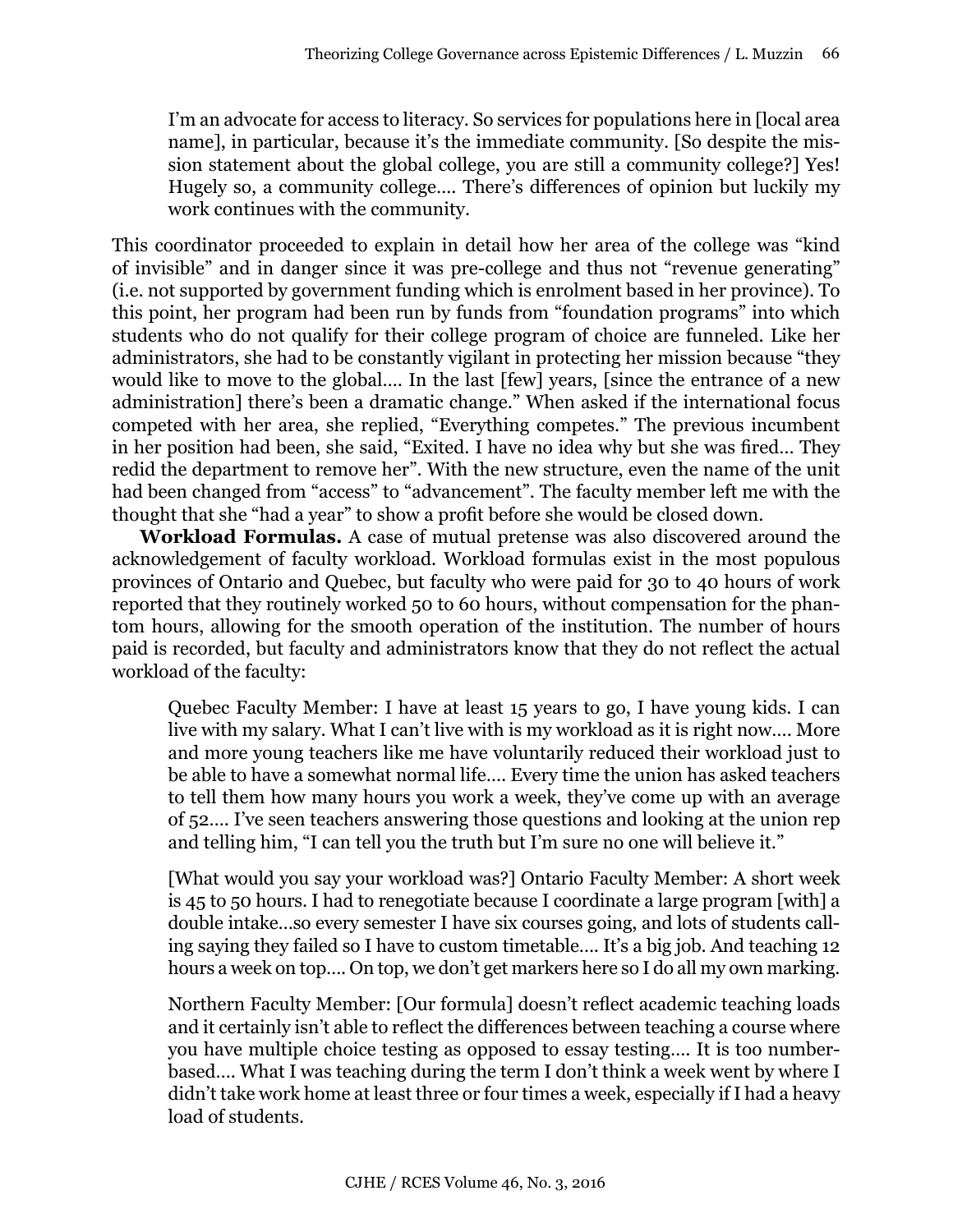Administrators tended not to discuss workload issues. However, they were clearly complicit in the situation, since they arranged the contracts specifying faculty workloads.

## **The Open Awareness Context**

Two examples of open awareness contexts involve decision-making around maintaining quality in curricula and contributions to governance by unions in their relationship to administration.

**Decision Making Around Maintaining Quality in Curricula**. Decision making around curricula sometimes fit the pattern of open awareness contexts, since both faculty and administrators were directly involved in carrying it out. The responses to questions about curriculum revision were mixed across curricular areas, with faculty in health professional programs emphasizing the importance of their licensing boards in ensuring faculty control over curriculum quality and content. In a previous paper (McKnight & Muzzin, 2014), a former student and I drew from our respective data on health professional faculty to argue that we might expect a contingent (contract or part-time) faculty member who was primarily employed as a nurse or other health professional to self-identify first as a health professional and second as a college teacher. However, we also found this was the case for full-time faculty, who claimed that they and their professional licensing boards made these curricular decisions, not the dean or other administrator. In fact, they accused their deans of ignorance of their professions and its standards, and saw it as a professional duty to protect these standards against administrators who did curricular revisions without taking into account the importance of the standards. When a dean did intervene, such as in the case of changing grades assigned by the faculty member, the faculty member reported bringing pressure to bear on the administrator to come back into line with the requirements of the professional body. This is the equivalent of the patient opening up a discussion with the doctor about issues of central importance to the patient and his or her life. Health professions faculty emphasized that they were satisfied that they could handle issues of this type through vigorously defending their version of professional standards.

There remains a problem in curricular areas with weaker external bodies mandating curricula, such as the following example where an Ontario technology faculty member spoke of a struggle over this aspect of governance:

[Do you consider (the governance of your college) to be more democratic or more top-down?] Well it is a command-control style of administration. We don't reach a consensus. What I find very sad is the fact that we—and this is a very big problem in our college (you will find this out if you visit all those places you plan to). I think we have people that are in the position of say, manager, and they don't have training in applied technology. … In the past…if you went to the nursing department, the chairperson would at least be a nurse….Which works, they understand the curriculum…. But over the years, I think for the sake of, shall we say, saving money, they essentially have not done that. My boss, I love her, she's very good. But she doesn't know what I do…. So we have good micro-management concerning our budget lines…but for us, we'd like to have a very meaningful look through the academic lens and plan ahead…. The managers are managing in areas that are far remote from their expertise.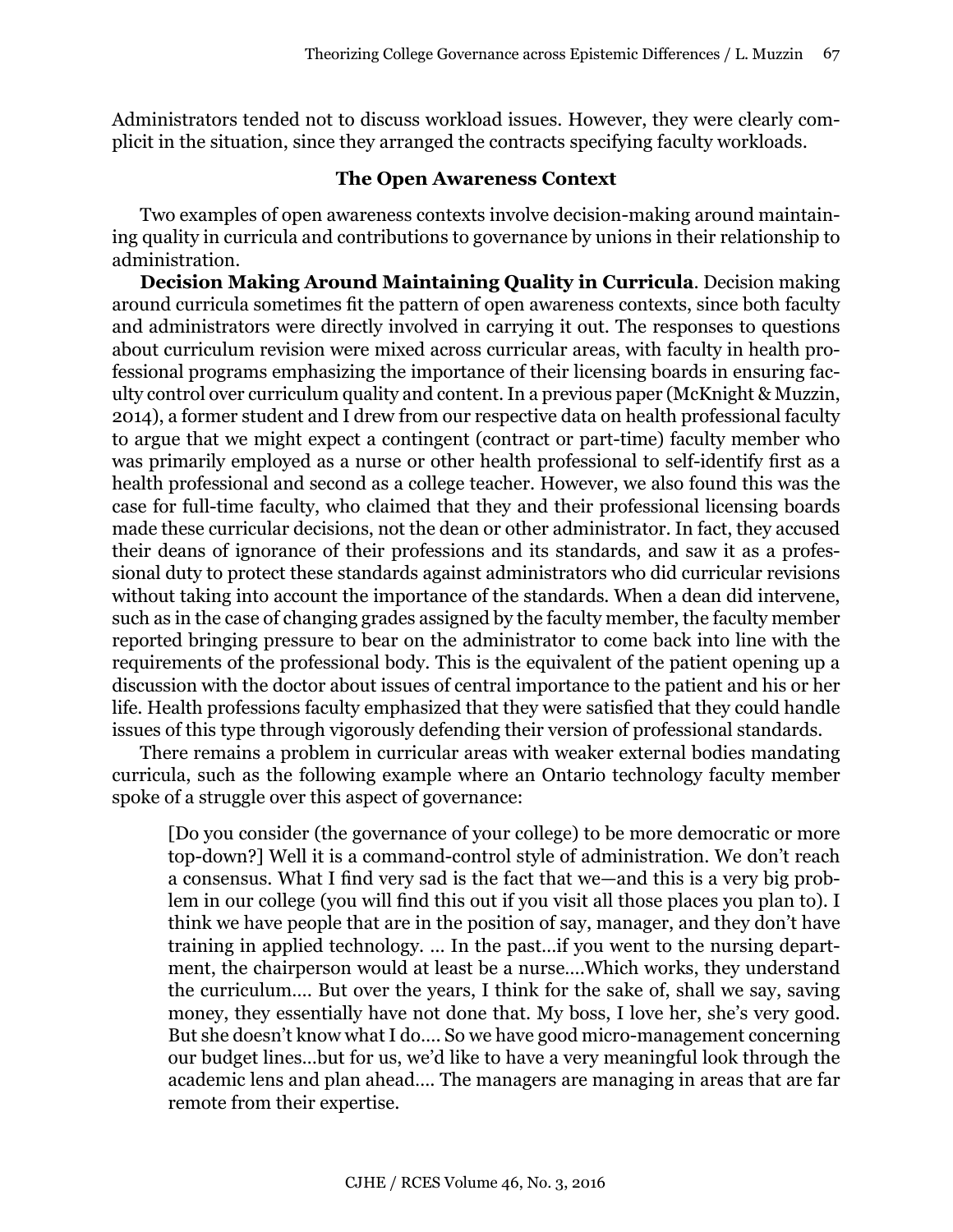A business dean at another college in Ontario argued that she, not the faculty, was the final arbiter of curriculum quality:

[Do you have bodies that faculty identify with strongly professionally?] I know that when we went from 60% course pass to 50% course pass it was the Health people who immediately came to the table and said, "Can't possibly do it…. We have all these agreements." That is one of the issues that came up around blended learning…so we would say, "Well, clearly, we have to make an exception." In Business, no…. We wouldn't have anyone stepping in and mandating to us how we would be delivering our programs…. I become the accrediting body.

In contrast to the situation of health professional faculty who feel they have control of the curriculum, there is no disagreement that administrators are in charge in the other examples given here, though the faculty member in the first example suggests that insider knowledge of the curriculum, as possessed by college teacher, is more relevant than budgeting expertise in managing the curriculum.

**Contributions to Governance by Unions in their Relationship to Administration. A** second case of open awareness, echoed in the literature on teaching and learning, involves significant historical and ongoing resistance to rigid conceptions of online teaching by faculty who argue that such an approach is not appropriate for students in their area for reasons of maturity, ability, motivation or the nature of the program itself. Overall, administrators and full-time faculty appear to have compromised in this area since the nuance of "blended learning" has entered the lexicon. A union president in the west cited below describes maintaining an open awareness context in which the union actively works to discourage administrators from undermining faculty control of the curriculum in various ways including forcing online teaching:

There is a huge feeling that there is a massive demand for online learning. And so there is quite a bit of pressure intermittently for us to become involved in those kinds of projects to do more in that regard…. [T]he business model and studentas-client is part of what is [pushing] people to do that… [T]he pressure is there, somewhat artificially being generated by the administration saying that there is tremendous demand and therefore you need to put courses on-line…. Because generally those courses bring back profits to the institution…. What I think the institutions tend to do, and I certainly think it happens here, is that they underestimate the investment on the part of the faculty who are teaching…. I think our faculty is fairly savvy about [that]…. We think that instructors have to instruct even if they are working with electronic material that is pre-developed. And we also feel that tends to undermine the value (obviously) of the faculty members. Those are ideas that we try to keep alive I guess. I guess there is a kind of ongoing 'discussion' with administration about these kinds of things.

Open awareness contexts thus exist in particular curricular areas where faculty leverage outside professional associations to engage in open discussion with administration, and where unions support their faculty in resisting challenges to their control of the way they teach.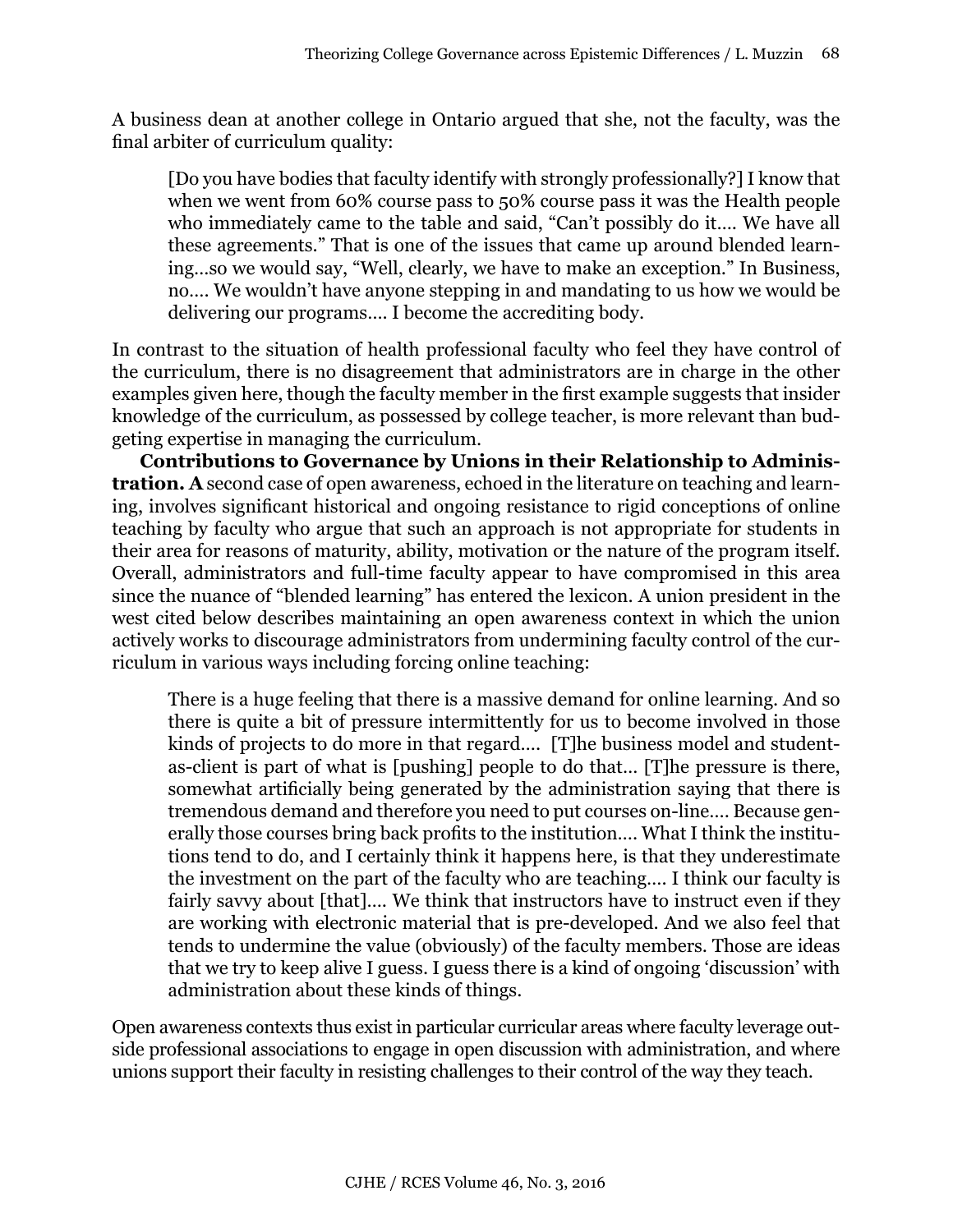#### **Discussion and Conclusion**

The goal of this paper has been to point to a new theory of college governance that is sociologically-based using symbolic interactionism (SI), which has been concerned with the classical problem of "social order," or how everyday life is accomplished (Haas & Shaffir, 1978). The examples of closed awareness, mutual suspicion and mutual pretense identified here parallel the situation in which the physician does not openly discuss the fact that the patient is dying and does not allow him to put his affairs in order. In these examples, administrators described the situation in some detail to the researcher, while faculty interviews show a lack of awareness, puzzlement or suspicion that could not be verified or, in some cases, presentation of data indicating a contrary interpretation of affairs by the faculty member. For example, the faculty member committed to equity initiatives in the impoverished community surrounding her college has experienced the slow exclusion of her professional jurisdiction as a low-level coordinator through periodic restructuring of her work as the college appears to abandon recruiting from the local community and turns its focus to more lucrative international students. Her administrators, ironically committed to equity initiatives, have put in place an international mission-driven budgetary procedure that (perhaps unintentionally) undercuts the work of equity of the faculty member in the community, with neither party aware of the actions of the other, let alone engaged in dialogue about equity.

This particular example suggests how closed awareness, mutual suspicion and mutual pretense contexts occur. In the case of physicians and patients, patients may decide to play along because it is too difficult to "blow the whistle" without causing mayhem. In the case of the "invisible" coordinator trying to maintain the "community" mission of her college (in synchrony with similarly-invisible colleagues), she believes that making her position known (of maintaining links with the local impoverished community) might result in her being "exited" by administrators committed to recruiting international rather than local students (just as her predecessor had been "exited"). It is a basic assumption of SI that actors avoid undermining their positions, not because they are consciously resisting opposing positions, but because they are positively committed to their own positions. In other words, that is what they do, be it community outreach, enacting the curriculum according to their professional standards, or other actions. Occasionally, faculty talked about being conscious of their own appearance of compliance or of quietly resisting carrying out a policy exactly as written to ensure the smooth operation of the college as they see it. More often, they expressed confusion about why their administrators did not see things the way they did.

By way of contrast, in the first open awareness example above (sometimes characterized by participants as a "conflict" rather than "consensus" model), faculty used professional bodies outside the college to open the dialogue while in the second example, a vigilant college union attempted to maintain an open awareness context. Nationally, my research supports the observation that the closed awareness context around online learning only occurs where the college concentrates online teaching in a separate Continuing Education unit employing contingent faculty, since fulltime faculty then lose control over the process. This needs further investigation. Even in the college cited, where the union head talked about maintaining open awareness about online teaching activity, a business dean new to her job and a vice-president who were interviewed only talked about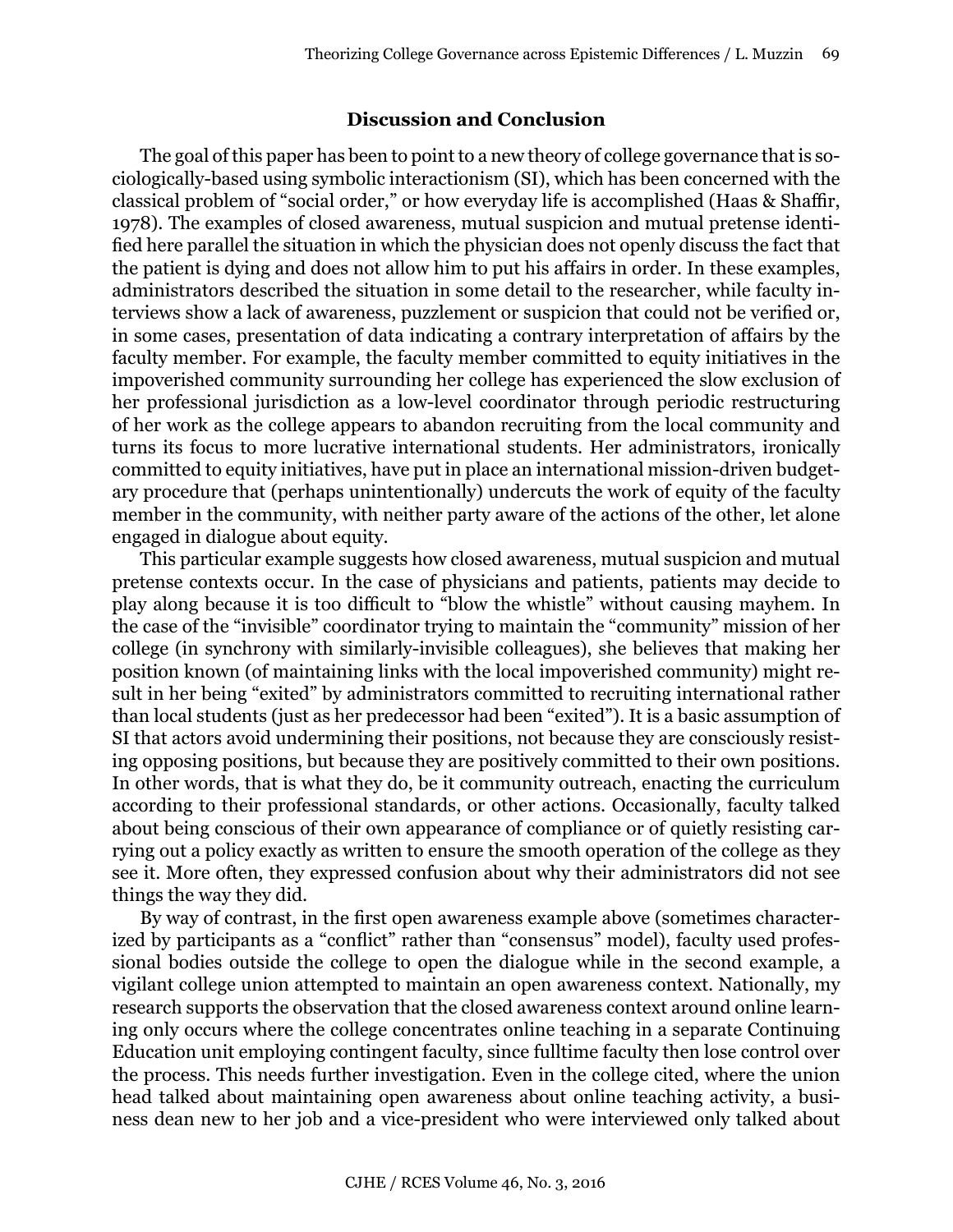the positive aspects of online education, and did not seem to be aware of the union's approach. The details of the dynamics within this college were reported in an unpublished paper (Muzzin, 2011).

 Symbolic interactionism does not speculate about how to promote open awareness contexts (it assumes that actors are already savvy about what can and cannot be accomplished which they decide on in situations of interaction in the moment). However, a higher education audience may hope for issues to move towards an open awareness context. Arguably patient advocacy has brought many patient-doctor interactions into an open awareness context over the past few decades and the vigorous debate over online learning in the same era has brought about a compromise between the two factions in at least some colleges. Could the same happen in the other examples presented here? For example, could the coordinator devoted to her community mission try to "stand up" to the college administration that she perceives as abandoning the founding values of the "community" college? Perhaps she could enlist the local impoverished community? SI would explain that she would not abandon her community work, essential for maintaining her position. Challenging her superiors might even be counterproductive for the community mission if she was banished from the college. However, if more persons of her persuasion could move into upper administrative positions or if unions/professional groups gave this issue more priority, there might be room to pursue both local and global (or "glocal") college missions.

As higher education scholars, we might ask in general what would be at stake if open dialogue occurred in the examples of closed awareness and mutual suspicion and pretense described above. I would venture that pretense here resembles the doctor's and the patient's historical hesitation to discuss dying which is now being discussed as part of a federal initiative for physician-assisted death and all the "inconvenient truths" this entails. Similarly, if the internal details of college fund-raising, student success policies, faculty workload, and the maintenance of quality in the curriculum were to become public, threats to the everyday operation of the college would loom, bringing into public awareness a series of possible eventualities: the slow death of (some) colleges as community institutions; the process of privatization of (some) public colleges; the exploitation of (some) faculty or (possible) lack of rigour in maintaining standards which might harm the public (e.g. through mistakes made by college graduates). All of these eventualities might damage a college's reputation which might lead to loss of public confidence in the college system itself—a result that neither faculty nor their administrators wish as they go about their daily work.

#### **Notes**

- 1. This phrase is taken from the project proposal, supported in part by SSHRC grant 410- 2006-1180. The author thanks Diane Meaghan, who conducted half of the interviews from 2006 to 2009.
- 2. Grounded theory methodology (GTM) has morphed into several varieties of "second generation" methodology described in Morse, Stern, Corbin, Bowers, Charmaz, & Clarke (2009) where "second generation" leaders review new varieties of GTM including constructivist versions by Charmaz (2006) and Clarke (2009). Clarke's situational analysis (SA), employed in this project, is distinct from classical GTM in allowing inclusion of discourses such as the sociological "awareness context," and this inclusion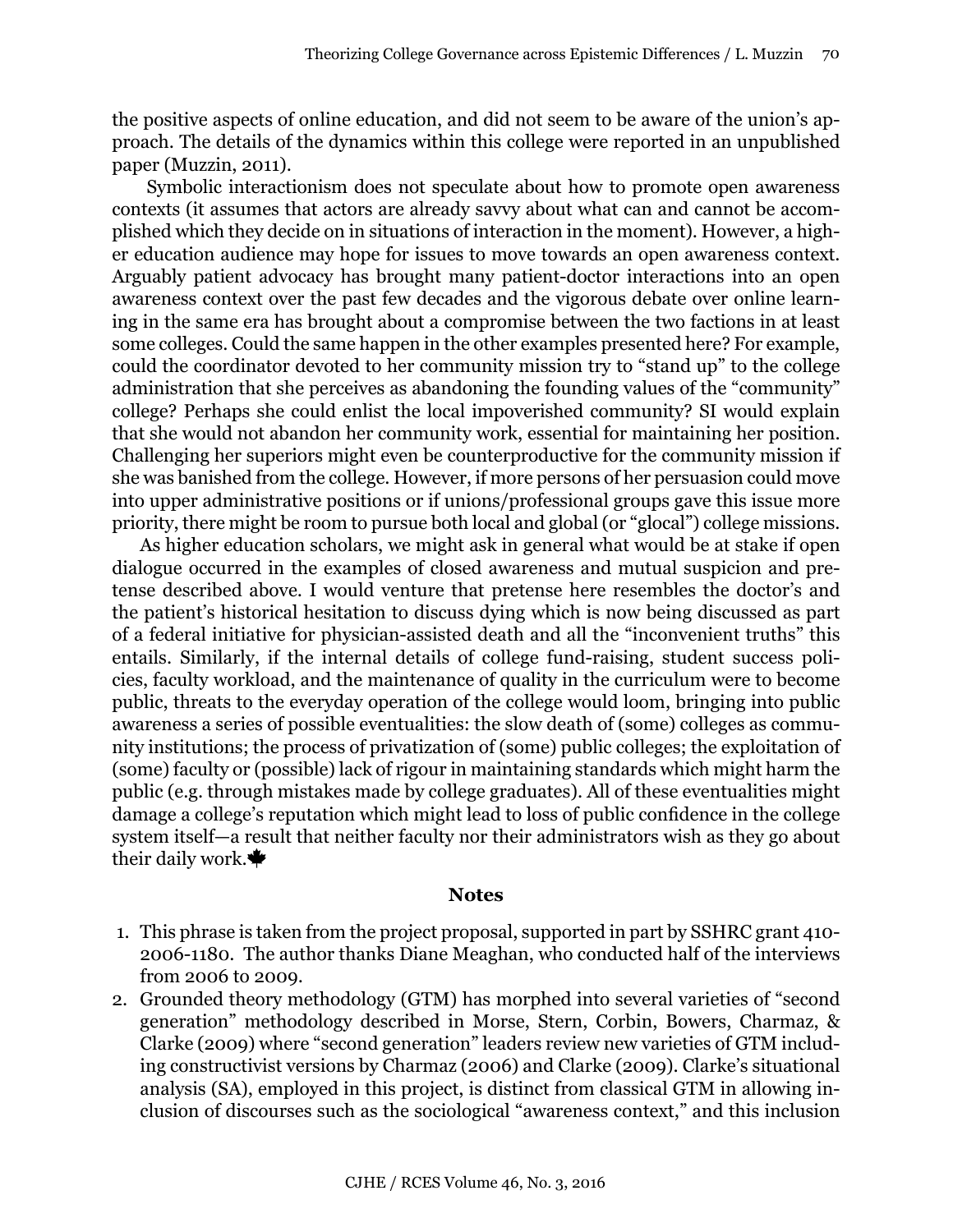of discourses in mapping is characteristic of postmodern methodology (see Lincoln, Lynham, & Guba, 2011. p 199).

- 3. For example, just before and during the study period, university colleges became universities in British Columbia; a national polytechnics movement formed; and many international college campuses and partnerships emerged.
- 4. In these excerpts from the transcripts, the statements of the interviewer appear within square brackets. Ellipses indicate missing text.

## **References**

Charmaz, K. (2006). *Constructing grounded theory. A practical guide through qualitative analysis.* Thousand Oaks, CA: Sage Publications.

Clarke, A. E. (2005). *Situational analysis. Grounded theory after the postmodern turn*. Thousand Oaks CA: Sage Publications.

Clarke, A.E. (2009). From grounded theory to situational analysis. What's new? Why? How? In J. Morse, P.N. Stern, J. Corbin, B. Bowers, K. Charmaz & A. Clarke (Eds.), *Developing grounded theory: The second generation*. Walnut Creek CA: Left Coast Press.

Dennison, J. (Ed.) (1995). *Challenge and opportunity: Canada's community colleges at the crossroads*. Vancouver, BC: UBC Press.

Glaser, B. & Strauss, A. (1965). *Awareness of dying.* Chicago IL: Aldine.

Glaser, B. & Strauss, A. (1967). *The discovery of grounded theory. Strategies for qualitative research.* Chicago IL: Aldine.

Haas, J., & Shaffir, W. (1978). *Shaping identity in Canadian society.* Toronto ON: Prentice-Hall.

Knorr Cetina, K. (1999*). Epistemic cultures: How the sciences make knowledge*. Boston, MA: Harvard College.

Levin, J., Kater, S., & Wagoner, R. (2006). *Community college faculty: At work in the new economy*. New York, NY: Palgrave Macmillan.

Lincoln, Y., Lynham, S., & Guba, E. (2011). Paradigmatic controversies, contradictions, and emerging confluences revisited. In N.Denzin & Y.Lincoln (Eds*.*), *Handbook of qualitative research.* (4th ed.). (pp. 97-128). Thousand Oaks CA: Sage.

Morse, J., Stern, P.N., Corbin, J., Bowers, B., Charmaz, K. & Clarke, A. (2009). *Developing grounded theory: The second generation*. Walnut Creek CA: Left Coast Press.

McKnight, K., & Muzzin, L. (2014, Winter). 'Academic freedom' or 'bottom line': Public college healthcare professionals teaching in a global economy. *College Quarterly, 17*(1). Retrieved from [http://collegequarterly.ca/2014-vol17-num01-winter/mcknight](http://collegequarterly.ca/2014-vol17-num01-winter/mcknight-muzzin.html)[muzzin.html](http://collegequarterly.ca/2014-vol17-num01-winter/mcknight-muzzin.html).

Muzzin, L. (2011, June). *Academic capitalism, college-style, in Canada: A case study of the struggle for and against online learning.* Paper presented at the 46th annual conference of the Canadian Sociology Association, Fredericton NB.

Prus, R. (1987). Generic social processes: Implications for a processual theory of action for research on marketplace exchanges. *Advances in Consumer Research, 14,* 66-70.